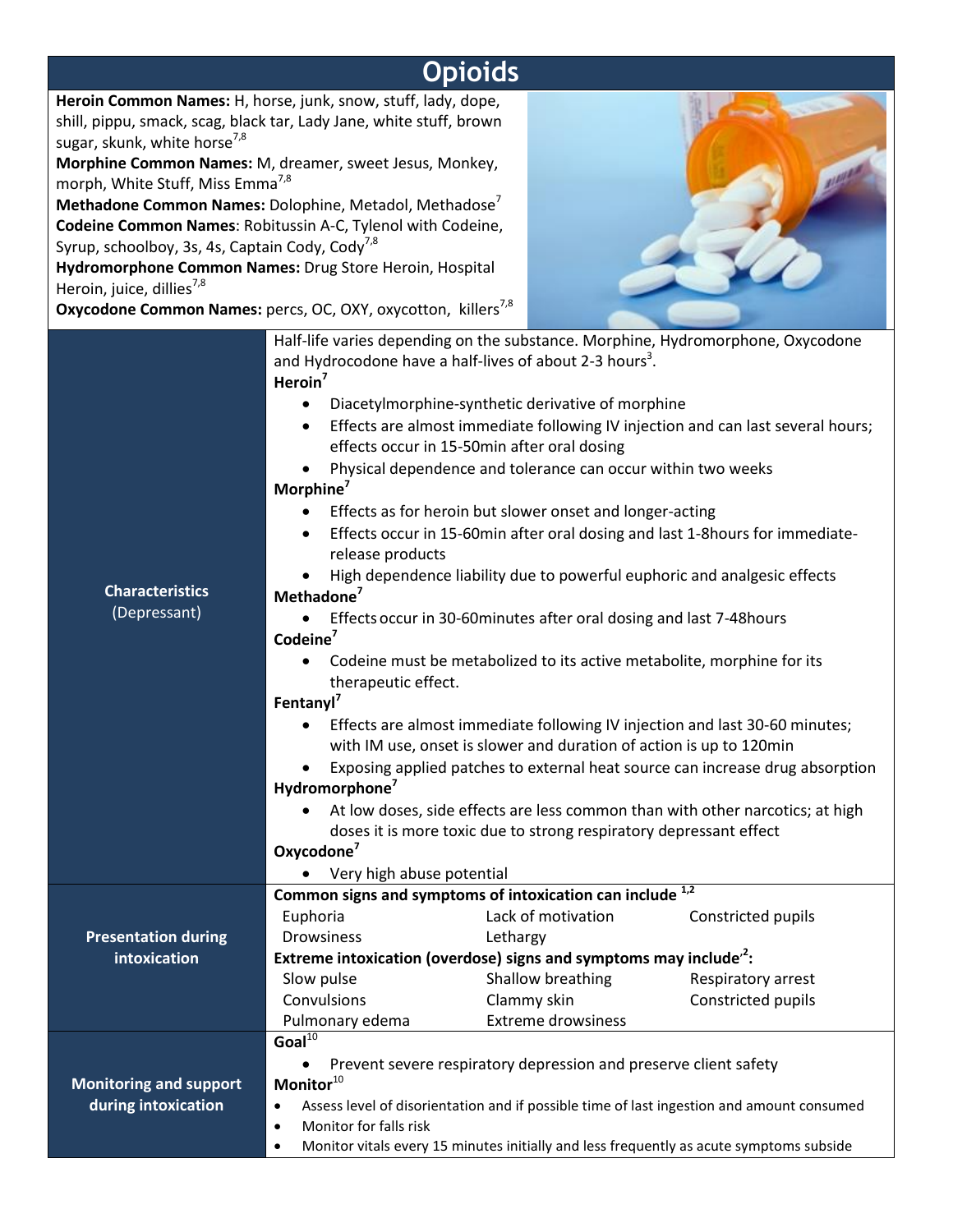|                                 | <b>If Overdose</b>                                                                                                                                                                                                                                                                                                                                                                   |                                                                            |                         |  |  |
|---------------------------------|--------------------------------------------------------------------------------------------------------------------------------------------------------------------------------------------------------------------------------------------------------------------------------------------------------------------------------------------------------------------------------------|----------------------------------------------------------------------------|-------------------------|--|--|
| <b>Monitoring and support</b>   | Naloxone (opioid antagonist) is used to reverse the effects of opiate toxicity. In<br>the presence of physical dependence, Naloxone produces withdrawal<br>symptoms related to the dose of Naloxone and the degree and type of opioid<br>dependence. If administered IV, the effect is generally apparent within two<br>minutes. When administered IM, the effect is more prolonged. |                                                                            |                         |  |  |
| during intoxication             |                                                                                                                                                                                                                                                                                                                                                                                      |                                                                            |                         |  |  |
| (Continued)                     |                                                                                                                                                                                                                                                                                                                                                                                      |                                                                            |                         |  |  |
|                                 |                                                                                                                                                                                                                                                                                                                                                                                      |                                                                            |                         |  |  |
|                                 |                                                                                                                                                                                                                                                                                                                                                                                      |                                                                            |                         |  |  |
|                                 | Mild withdrawal symptoms may include: $^{7,8}$                                                                                                                                                                                                                                                                                                                                       |                                                                            |                         |  |  |
|                                 | Watery eyes                                                                                                                                                                                                                                                                                                                                                                          | Yawning                                                                    | Sweating                |  |  |
|                                 | Goosebumps                                                                                                                                                                                                                                                                                                                                                                           | Runny nose                                                                 |                         |  |  |
|                                 |                                                                                                                                                                                                                                                                                                                                                                                      |                                                                            |                         |  |  |
| <b>Withdrawal presentation</b>  | Moderate to severe withdrawal symptoms: $^{7,8}$                                                                                                                                                                                                                                                                                                                                     |                                                                            |                         |  |  |
| (onset is usually 8-12 hours    | Severe symptoms peak between 48 and 72 hours.                                                                                                                                                                                                                                                                                                                                        |                                                                            |                         |  |  |
| after last use of short-acting  | Symptoms decrease in 7-10 days for short acting opioids.                                                                                                                                                                                                                                                                                                                             |                                                                            |                         |  |  |
| opioids, for longer acting      | Methadone withdrawal symptoms can last several weeks.<br>$\bullet$                                                                                                                                                                                                                                                                                                                   |                                                                            |                         |  |  |
| opioids, withdrawal usually     |                                                                                                                                                                                                                                                                                                                                                                                      |                                                                            |                         |  |  |
| starts 1-3 days after last use) | Restlessness                                                                                                                                                                                                                                                                                                                                                                         | Irritability                                                               | Insomnia                |  |  |
|                                 | Anxiety                                                                                                                                                                                                                                                                                                                                                                              | Loss of Appetite                                                           | Abdominal cramping      |  |  |
|                                 | Nausea                                                                                                                                                                                                                                                                                                                                                                               | Vomiting                                                                   | Diarrhea                |  |  |
|                                 | Muscle tremors                                                                                                                                                                                                                                                                                                                                                                       | <b>Drug Craving</b>                                                        | Severe Depression       |  |  |
|                                 | Tachycardia                                                                                                                                                                                                                                                                                                                                                                          | Hypertension                                                               | Chills alternating with |  |  |
|                                 |                                                                                                                                                                                                                                                                                                                                                                                      |                                                                            | flushing and sweating   |  |  |
|                                 |                                                                                                                                                                                                                                                                                                                                                                                      |                                                                            |                         |  |  |
|                                 | Goal: $7$                                                                                                                                                                                                                                                                                                                                                                            |                                                                            |                         |  |  |
|                                 | Treat the immediate withdrawal reaction                                                                                                                                                                                                                                                                                                                                              |                                                                            |                         |  |  |
|                                 | Assessing for Withdrawal Severity: <sup>5</sup>                                                                                                                                                                                                                                                                                                                                      |                                                                            |                         |  |  |
|                                 | May use the Clinical Opiate Withdrawal Scale (COWS)                                                                                                                                                                                                                                                                                                                                  |                                                                            |                         |  |  |
|                                 | Monitor: <sup>5</sup>                                                                                                                                                                                                                                                                                                                                                                |                                                                            |                         |  |  |
|                                 | Mental Status (Including anxiety, irritability, suicidal ideation)<br>$\bullet$                                                                                                                                                                                                                                                                                                      |                                                                            |                         |  |  |
|                                 | Physical status (including vital signs, sweating, pupil size, GI distress, bone or<br>$\bullet$                                                                                                                                                                                                                                                                                      |                                                                            |                         |  |  |
|                                 | joint aches, tremors, gooseflesh skin, hydration, sleep patterns)                                                                                                                                                                                                                                                                                                                    |                                                                            |                         |  |  |
|                                 | Supportive Interventions: <sup>12</sup>                                                                                                                                                                                                                                                                                                                                              |                                                                            |                         |  |  |
|                                 | Encourage fluids as tolerated to maintain hydration                                                                                                                                                                                                                                                                                                                                  |                                                                            |                         |  |  |
| <b>Monitoring and support</b>   | Provide supportive care and reassurance                                                                                                                                                                                                                                                                                                                                              |                                                                            |                         |  |  |
| during withdrawal               | Commonly used medications include: b                                                                                                                                                                                                                                                                                                                                                 |                                                                            |                         |  |  |
|                                 | NSAIDs for myalgias, headache, and fever<br>$\bullet$                                                                                                                                                                                                                                                                                                                                |                                                                            |                         |  |  |
|                                 | Dimenhydrinate for nausea and vomiting<br>$\bullet$                                                                                                                                                                                                                                                                                                                                  |                                                                            |                         |  |  |
|                                 | Loperamide for diarrhea and abdominal cramps<br>$\bullet$                                                                                                                                                                                                                                                                                                                            |                                                                            |                         |  |  |
|                                 | Benzodiazepines for acute anxiety<br>$\bullet$                                                                                                                                                                                                                                                                                                                                       |                                                                            |                         |  |  |
|                                 | Hypnotics for sleep disturbances<br>$\bullet$                                                                                                                                                                                                                                                                                                                                        |                                                                            |                         |  |  |
|                                 | Clonidine for managing the autonomic symptoms of opioid withdrawal (i.e.<br>$\bullet$                                                                                                                                                                                                                                                                                                |                                                                            |                         |  |  |
|                                 | hypertension and tachycardia).                                                                                                                                                                                                                                                                                                                                                       |                                                                            |                         |  |  |
|                                 | Methadone/Burprenorphine to treat the immediate withdrawal reaction, and to<br>$\bullet$                                                                                                                                                                                                                                                                                             |                                                                            |                         |  |  |
|                                 | aid in detoxification, or for maintenance therapy in a supervised treatment                                                                                                                                                                                                                                                                                                          |                                                                            |                         |  |  |
|                                 | program.                                                                                                                                                                                                                                                                                                                                                                             |                                                                            |                         |  |  |
|                                 |                                                                                                                                                                                                                                                                                                                                                                                      |                                                                            |                         |  |  |
|                                 | $\bullet$                                                                                                                                                                                                                                                                                                                                                                            | Chronic use can lead to general loss of energy, ambition, and drive, motor |                         |  |  |
|                                 | retardation, attention impairment, sedation, and slurred speech '                                                                                                                                                                                                                                                                                                                    |                                                                            |                         |  |  |
|                                 | Chronic use of methadone can lead to constipation, blurred vision, sweating,<br>$\bullet$                                                                                                                                                                                                                                                                                            |                                                                            |                         |  |  |
| <b>Potential Complications</b>  | decreased libido, menstrual irregularities, joint and bone pain, and sleep                                                                                                                                                                                                                                                                                                           |                                                                            |                         |  |  |
|                                 | disturbances $7$                                                                                                                                                                                                                                                                                                                                                                     |                                                                            |                         |  |  |
|                                 | High doses of fentanyl can produce muscle rigidity (including respiratory muscles)                                                                                                                                                                                                                                                                                                   |                                                                            |                         |  |  |
|                                 | respiratory depression, unconsciousness, and coma <sup>7</sup>                                                                                                                                                                                                                                                                                                                       |                                                                            |                         |  |  |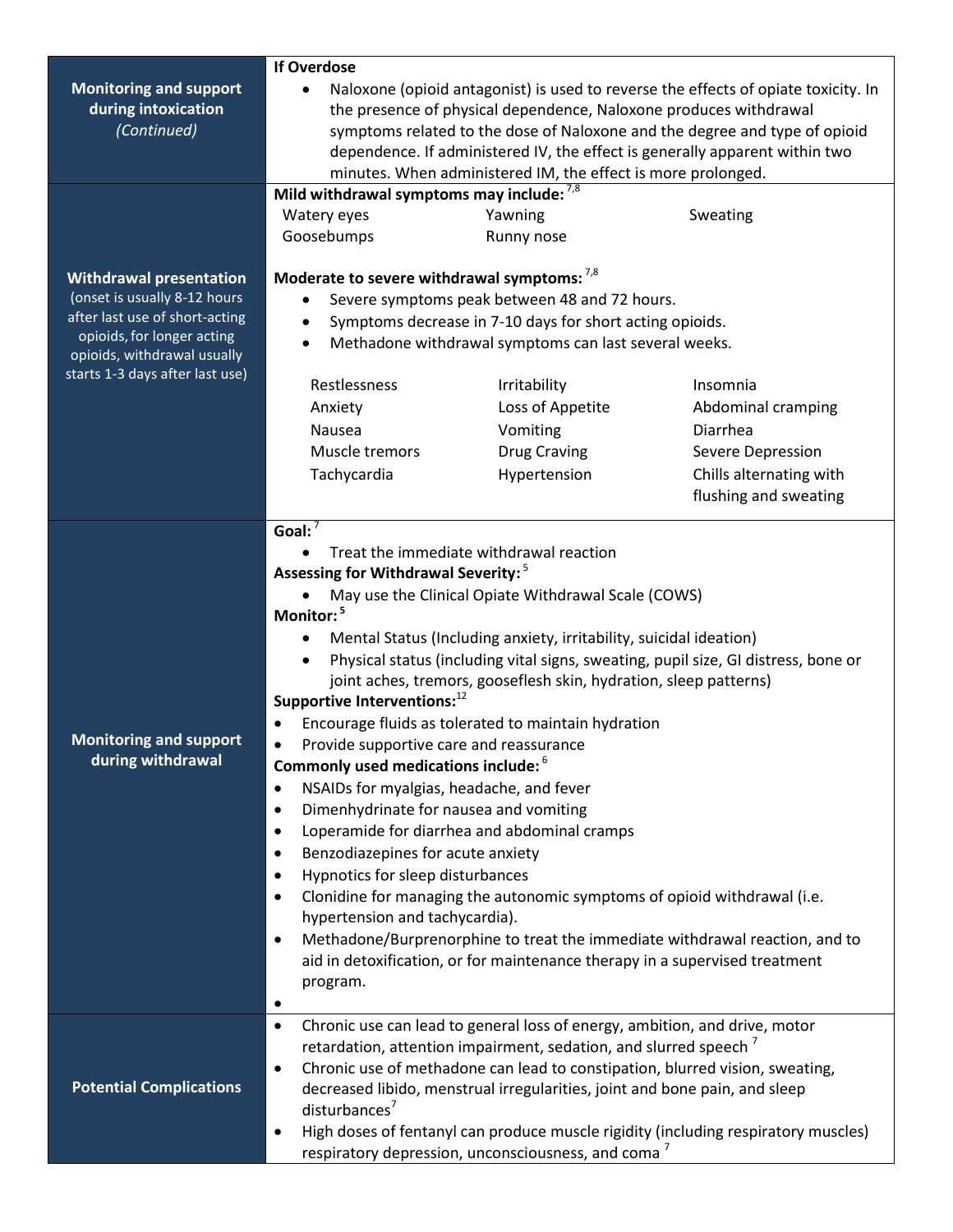|                                  | With Antidepressants (MAOI, RIMA): <sup>2</sup><br>Increased excitation, sweating,<br>$\bullet$                                           | With Cocaine:<br>May potentiate cocaine euphoria<br>$\bullet$                                                                                          |  |
|----------------------------------|-------------------------------------------------------------------------------------------------------------------------------------------|--------------------------------------------------------------------------------------------------------------------------------------------------------|--|
|                                  | and hypotension reported<br>(especially with meperidine,<br>pentazocine); may lead to<br>development of encephalopathy,                   | Cocaine and heroin result in<br>$\bullet$<br>increased dopamine release,<br>which has been associated with<br>an increased risk of death <sup>12</sup> |  |
|                                  | convulsions, coma, respiratory<br>depression, and serotonin                                                                               | Increase the risk and/or intensity<br>$\bullet$<br>of seizure activity <sup>12</sup>                                                                   |  |
| <b>Notable Drug interactions</b> | syndrome<br>With Alcohol: $7$                                                                                                             | Cocaine enhances the toxicity of<br>$\bullet$                                                                                                          |  |
|                                  |                                                                                                                                           | heroin                                                                                                                                                 |  |
|                                  | <b>Additional CNS effects</b><br>$\bullet$                                                                                                | Poly-substance use: <sup>6</sup>                                                                                                                       |  |
|                                  | Caution with excessive doses to<br>$\bullet$<br>risk of respiratory depression                                                            | Combination of alcohol,<br>$\bullet$<br>benzodiazepines and opioids                                                                                    |  |
|                                  | Speeds the release of some<br>$\bullet$<br>opioids into the bloodstream by                                                                | cause CNS depression and<br>possible death.                                                                                                            |  |
|                                  | dissolving the slow-release                                                                                                               |                                                                                                                                                        |  |
|                                  | system                                                                                                                                    |                                                                                                                                                        |  |
|                                  | With Cannabis: $7$                                                                                                                        |                                                                                                                                                        |  |
|                                  | THC blocks excitation produced<br>$\bullet$                                                                                               |                                                                                                                                                        |  |
|                                  | by morphine                                                                                                                               |                                                                                                                                                        |  |
| <b>Psychiatric effects</b>       | Opiate dependence has been associated with greater incidences of depression,<br>anxiety, suicidal ideation, and low self-esteem $^{11}$ . |                                                                                                                                                        |  |